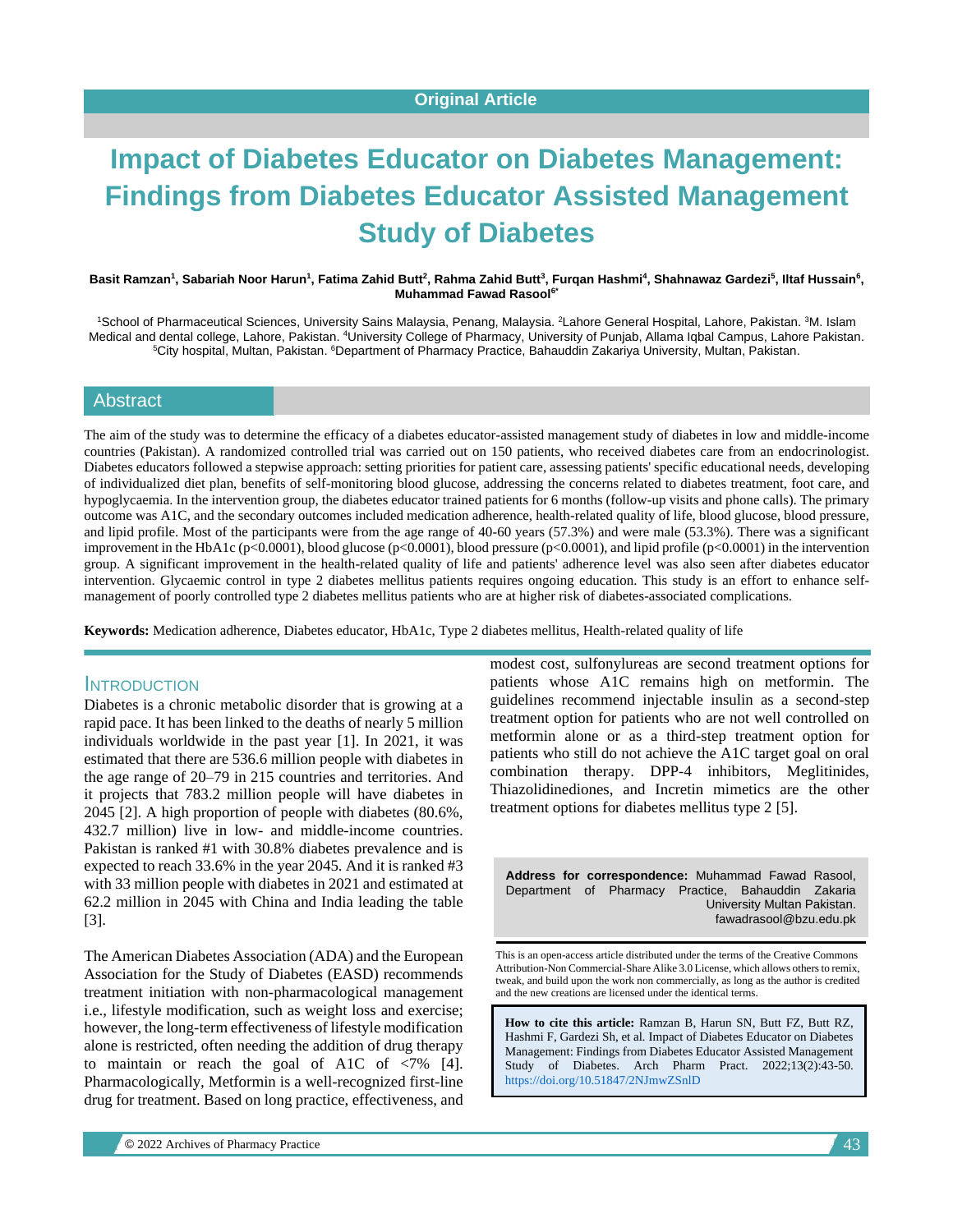However, to promote self-care and assist diabetes patients, pharmacists have expanded their roles in assisting and providing diabetes education and care [6-8]. There is an example of the American Diabetes Association, which has registered and recognized pharmacists to deliver diabetes education and care [9]. The pharmacist plays an essential role in educating the patients about their self-care [10, 11]. This education aids the patients in adhering to the treatment and improving their lifestyle that helps in improving the overall quality of life (QoL) of the patients [8, 12-14]. Therefore, the current study aimed to assess the Pharmacist's role as a diabetes educator by educating and assisting diabetes patients in self-care, treatment adherence, and diet. Moreover, to determine the impact of diabetes educator's intervention on treatment adherence, clinical parameters, and health-related quality of life.

# MATERIALS AND METHODS

#### *Research Design and Sampling*

A quantitative randomized control trial was used for the current study. The calculated sample size for this study was 150; however, 10% of the total sample size was added to manage the dropout, resulting in the final sample size of 165.

The sample size was calculated by using the following formula [15].

$$
n = Z^2 \times p (1-p) / d^2 \tag{1}
$$

where  $n =$  sample size,  $Z^2 =$  confidence interval, p =prevalence of type 2 diabetes mellitus,  $d^2$  = margin of error.

The participant was recruited through simple random sampling. To avoid confounding variables, the inclusion criteria were strictly followed. The inclusion criteria for the participant were:

- Patients with Type 2 Diabetes
- Patients taking oral hypoglycaemic medications and already using insulin
- Patients with A1C >7% within the preceding month of this study
- Patients must be able to use a self-administering blood glucose monitoring device

#### *Trial Design and data collection*

The methods used for analyzing the effects of the proposed pharmacist as a diabetes educator for a diabetic patient have been done through a randomized controlled trial, utilized to assess the impact of diabetes educator's provided diabetes education on the management of diabetes. The study participants were divided into groups, i.e., the interventional group (A) and the control group (B). The interventional group (A) received education from diabetes educators, while the control group (B) was only evaluated for their baseline knowledge on diabetes, management of sugar levels, and QoL. Patients in the control group (B) received the usual/conventional care offered by the physicians, which included routine laboratory tests, review of diagnosis and medications, prescription of drugs. The control group was not offered any education/training on their diseases and drugs. Patients in the intervention group (A) followed a stepwise approach: setting priorities for patient care, assessing patients' specific educational needs, developing of individualized diet plan, benefits of self-monitoring blood glucose, addressing the concerns related to diabetes treatment, foot care, hypoglycaemia, and the demonstration to the device if using insulin. The education/training program for patients was preferably one time 30 mins face-to-face and followed by the telephonic contact weekly until the next follow-up visit to the physician.

The data was collected between March 2020 and December 2020 at City hospital Multan. This hospital majorly deals with endocrinology, especially diabetes. After the baseline data collection, the pharmacist intervention was given using global guidelines for type 2 diabetes [16]. The follow-up data were collected and maintained at different time slots. The detail can be seen in **Figure 1** and **Table 1**.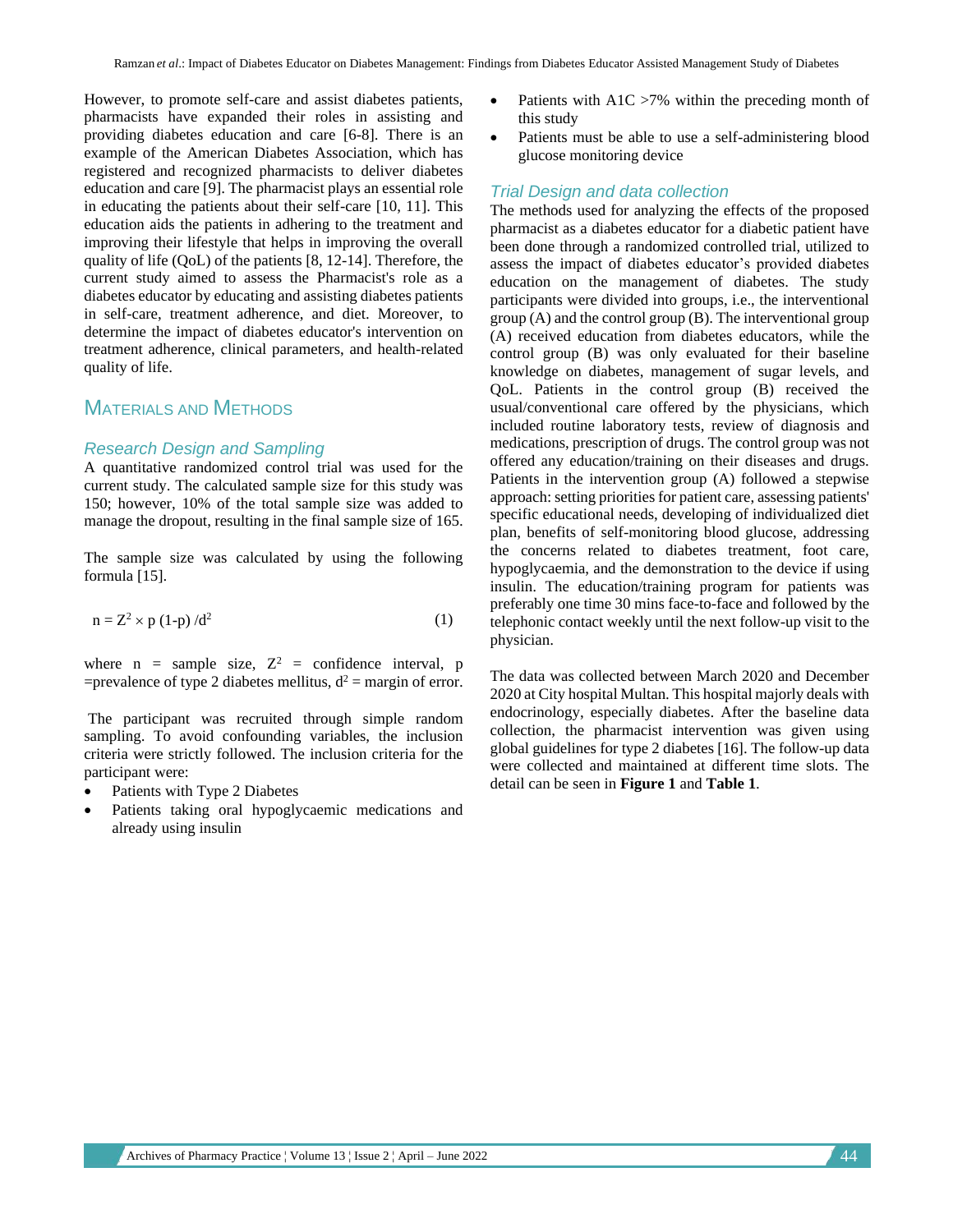

Figure 1. Patient recruitment and follow-up procedure

| <b>Table 1.</b> Summary of the outcomes from the Control and Interventional study |         |               |          |                    |          |          |  |  |
|-----------------------------------------------------------------------------------|---------|---------------|----------|--------------------|----------|----------|--|--|
|                                                                                   |         | Control group |          | Intervention group |          |          |  |  |
|                                                                                   | 0 month | 3 months      | 6 months | 0 month            | 3 months | 6 months |  |  |
| Demography data                                                                   |         |               |          |                    |          |          |  |  |
| HbA1c                                                                             |         |               |          |                    |          |          |  |  |
| Lipid Profile                                                                     |         |               |          |                    |          |          |  |  |
| Medication adherence (DAI-10)                                                     |         |               |          |                    |          |          |  |  |
| Quality of life (EQ5D)                                                            |         |               |          |                    |          |          |  |  |
| Review of patients' knowledge about diabetes (MDKT)                               |         |               |          |                    |          |          |  |  |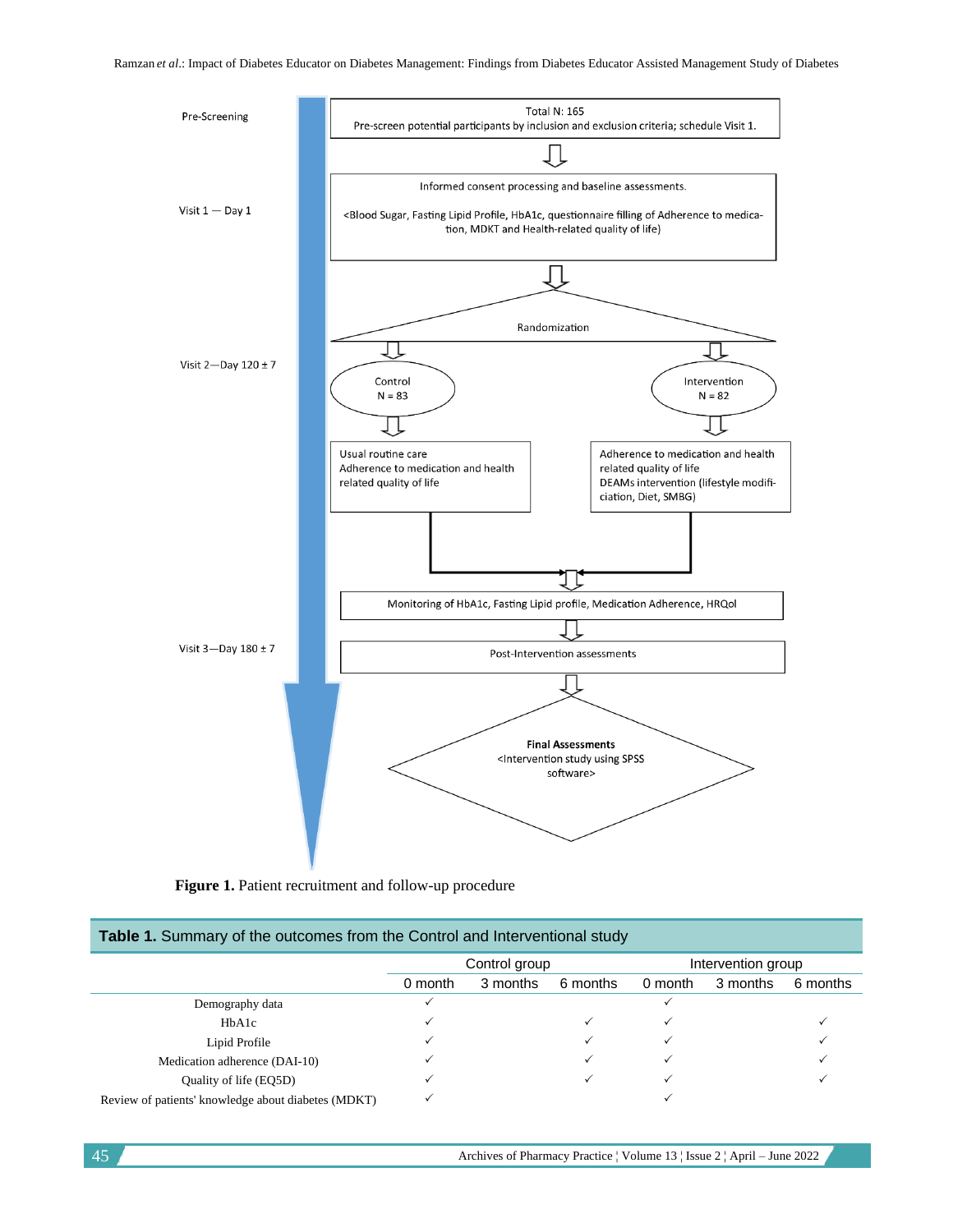#### DEAMS intervention

# *Research Instrument*

The Michigan diabetes knowledge test (MDKT) was used to assess diabetes-related knowledge. The MDKT comprises 14 items highlighting different perspectives on the socio-cultural and medical aspects of diabetes [17]. The drug adherence inventory (DAI-10) scale was used to measure the drug adherence level [18]. To assess the quality of life, the EQ-5D-3l instrument was used [19].

## *Ethical Consideration*

The study was approved by the Department of Pharmacy Practice Bahauddin Zakariya University, Multan (Reference No: 173-A/Pharmacy Practice 02/20**)**. The study was conducted as per the Declaration of Helsinki. Informed consent was taken from the participants before recruiting patients in the control trial. The confidentiality of the participants was maintained throughout the study.

## *Data Analysis*

For statistical analysis, statistical package for social science (SPSS v26). The categorical variable was presented as a frequency and percentage, while the continuous variable was presented as mean and standard deviation. The paired sample t-test was applied to assess the difference between pre and post variables. The p-value  $\leq 0.05$  was set as significant.

# RESULTS AND DISCUSSION

A total of 150 participants were included in the final analysis. Amongst which, most of the participants were from the age range of 40-60 years (57.3%) and were male (53.3%). Moreover, most of the participants had a primary level of education (38.0%), and many of the respondents worked in the office (62.7%). The detail of the demographic characteristics is given in **Table 2**.

#### **Table 2.** Demographic characteristics of the participants

|                      |                        |                  | Overall |                  | Group   |                  |              |  |
|----------------------|------------------------|------------------|---------|------------------|---------|------------------|--------------|--|
|                      |                        |                  |         |                  | Control |                  | Intervention |  |
|                      |                        | N                | %       | N                | $\%$    | ${\sf N}$        | %            |  |
|                      | $20 - 40$              | 36               | 24.0    | 18               | 23.1    | 18               | 25.0         |  |
| Age                  | $41 - 60$              | 86               | 57.3    | 42               | 53.8    | 44               | 61.1         |  |
|                      | 61-80                  | 28               | 18.7    | 18               | 23.1    | 10               | 13.9         |  |
| Gender               | Male                   | 80               | 53.3    | 46               | 59.0    | 34               | 47.2         |  |
|                      | Female                 | 70               | 46.7    | 32               | 41.0    | 38               | 52.8         |  |
| Marital status       | Single                 | 5                | 3.3     | 3                | 3.8     | $\mathfrak{2}$   | 2.8          |  |
|                      | Married                | 145              | 96.7    | 75               | 96.2    | 70               | 97.2         |  |
|                      | Primary                | 57               | 38.0    | 32               | 41.0    | 25               | 34.7         |  |
|                      | Secondary              | 40               | 26.7    | 17               | 21.8    | 23               | 31.9         |  |
| Education            | Graduation             | 36               | 24.0    | 21               | 26.9    | 15               | 20.8         |  |
|                      | <b>Masters</b>         | 16               | 10.7    | 8                | 10.3    | 8                | 11.1         |  |
|                      | Illiterate             | 1                | 0.7     | $\boldsymbol{0}$ | 0.0     | $\mathbf{1}$     | 1.4          |  |
|                      | Yes                    | 35               | 23.3    | 18               | 23.1    | 17               | 23.6         |  |
| Smoking status       | No                     | 115              | 76.7    | 60               | 76.9    | 55               | 76.4         |  |
|                      | Urban                  | 123              | 82.0    | 65               | 83.3    | 58               | 80.6         |  |
| Living status        | Rural                  | 27               | 18.0    | 13               | 16.7    | 14               | 19.4         |  |
|                      | Public sector          | 27               | 18.0    | 13               | 16.7    | 14               | 19.4         |  |
|                      | Private sector         | 39               | 26.0    | 22               | 28.2    | 17               | 23.6         |  |
| Occupation           | Business/self-employed | 48               | 32.0    | 26               | 33.3    | 22               | 30.6         |  |
|                      | Housewife              | 24               | 16.0    | 10               | 12.8    | 14               | 19.4         |  |
|                      | Unemployed             | 12               | 8.0     | $\overline{7}$   | 9.0     | 5                | 6.9          |  |
|                      | Office job             | 94               | 62.7    | 46               | 59.0    | 48               | 66.7         |  |
| Job nature           | $Field + of$ fice Job  | 11               | 7.3     | 8                | 10.3    | 3                | 4.2          |  |
|                      | Physical Labour        | 5                | 3.3     | 3                | 3.8     | $\overline{c}$   | 2.8          |  |
|                      | Household              | 39               | 26.0    | 20               | 25.6    | 19               | 26.4         |  |
|                      | N/A                    | 34               | 22.7    | 19               | 24.4    | 15               | 20.8         |  |
|                      | 20,000-60,000          | 84               | 56.0    | 42               | 53.8    | 42               | 58.3         |  |
| Monthly income (PKR) | 60,001-100,000         | 32               | 21.3    | 17               | 21.8    | 15               | 20.8         |  |
|                      | >100,000               | $\boldsymbol{0}$ | 0.0     | $\boldsymbol{0}$ | 0.0     | $\boldsymbol{0}$ | 0.0          |  |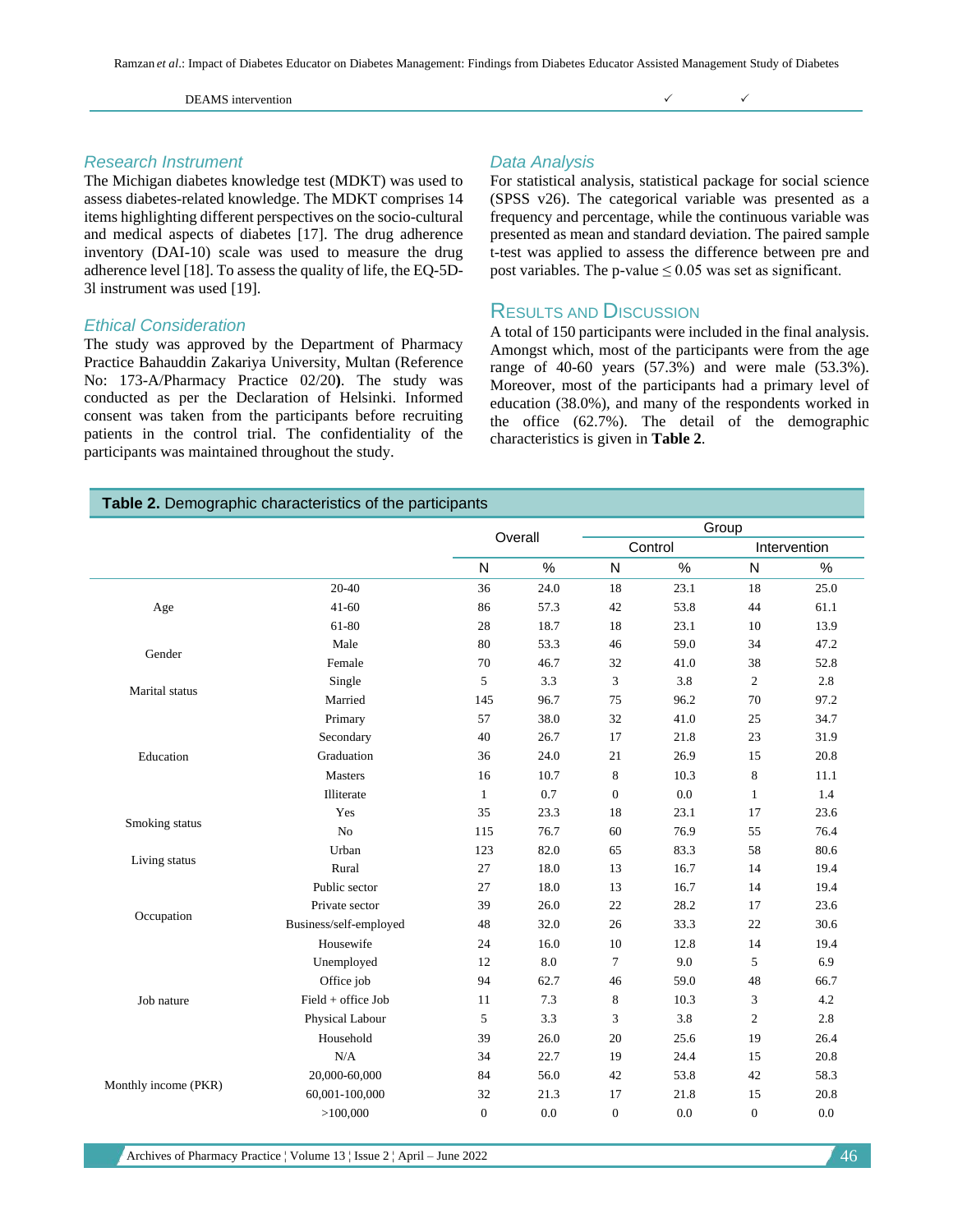Ramzan *et al*.: Impact of Diabetes Educator on Diabetes Management: Findings from Diabetes Educator Assisted Management Study of Diabetes

| <b>Family History</b>                                                              | 0.0  |
|------------------------------------------------------------------------------------|------|
| $\boldsymbol{0}$<br>$\overline{0}$<br>$\mathbf{0}$<br>0.0<br>N <sub>o</sub><br>0.0 |      |
| 58<br>119<br>79.3<br>74.4<br>61<br>Parents                                         | 84.7 |
| 20<br>31<br>11<br>Siblings<br>20.7<br>25.6<br><b>Family Members</b>                | 15.3 |
| $\boldsymbol{0}$<br>0.0<br>$\overline{0}$<br>$\mathbf{0}$<br>N/A<br>0.0            | 0.0  |
| 63<br>80.8<br>124<br>82.7<br>61<br>Hypertension/cardiac problems                   | 84.7 |
| 8<br>8.0<br>$\overline{4}$<br>Dyslipidaemia<br>12<br>10.3<br>Concomitant disease   | 5.6  |
| 7<br>9.3<br>9.0<br>7<br>N/A<br>14                                                  | 9.7  |
| 63<br>31<br>32<br>42.0<br>39.7<br>$1$ to 5                                         | 44.4 |
| 37<br>71<br>34<br>47.3<br>5 to 10<br>47.4<br>Duration of diabetes                  | 47.2 |
| (Years)<br>15<br>9<br>10.0<br>11.5<br>6<br>>10                                     | 8.3  |
| 0.7<br>1.3<br>$\mathbf{0}$<br>11.00                                                | 0.0  |

It has been observed in the current study that there was a significant improvement in the HbA1c (p<0.0001), blood glucose (p<0.0001), blood pressure (p<0.0001), and lipid profile (p<0.0001) after diabetes educator intervention. The detail can be seen in **Table 3**.

| Table 3. Comparison of lab Parameter before and after Pharmacist intervention |              |     |      |           |           |          |
|-------------------------------------------------------------------------------|--------------|-----|------|-----------|-----------|----------|
| Lab parameters                                                                | values       | Pre | Post | Pre       | Post      | p-value  |
|                                                                               | < 6.6        |     |      | 3(2)      | 12(8)     |          |
| HbA1c                                                                         | $6.6 - 8.0$  |     |      | 24(16)    | 39(26)    |          |
|                                                                               | 8.1-9.0      |     |      | 33(22)    | 43(28.7)  | < 0.0001 |
|                                                                               | $9.1 - 11.0$ |     |      | 63(42)    | 33(22)    |          |
|                                                                               | >11.0        |     |      | 27(18)    | 23(15.3)  |          |
|                                                                               | $<\!\!100$   |     |      | 6(4)      | 14(9.3)   |          |
| <b>Blood Glucose</b>                                                          | 100-200      |     |      | 52(34.7)  | 65(43.3)  | < 0.0001 |
|                                                                               | 201-300      |     |      | 59(39.3)  | 47(31.3)  |          |
|                                                                               | >300         |     |      | 33(22)    | 24(16)    |          |
| Diastolic blood pressure                                                      | $<\!\!80$    |     |      | 60(40)    | 57(38)    |          |
|                                                                               | 80-89        |     |      | 79(52.7)  | 61(40.7)  | < 0.0001 |
|                                                                               | 90-99        |     |      | 10(6.7)   | 23(15.3)  |          |
|                                                                               | $>\!\!100$   |     |      | 1(0.7)    | 9(6)      |          |
|                                                                               | $<120\,$     |     |      | 60(40)    | 56(37.3)  |          |
| Systolic blood pressure                                                       | 120-139      |     |      | 79(52.7)  | 62(41.3)  | < 0.0001 |
|                                                                               | 140-159      |     |      | 10(6.7)   | 23(15.3)  |          |
|                                                                               | >160         |     |      | 1(0.7)    | 9(6)      |          |
|                                                                               | $<$ 200 $\,$ |     |      | 91(60.7)  | 60(40)    |          |
| Cholesterol                                                                   | 200-239      |     |      | 53(35.3)  | 72(48)    | < 0.0001 |
|                                                                               | >240         |     |      | 6(4)      | 18(12)    |          |
|                                                                               | <150         |     |      | 74(49.3)  | 63(42)    |          |
| Triglycerides                                                                 | 150-199      |     |      | 60(40)    | 54(36)    | < 0.0001 |
|                                                                               | 200-499      |     |      | 16(10.7)  | 24(16)    |          |
|                                                                               | >500         |     |      | 0(0)      | 9(6)      |          |
| Low-density lipoproteins                                                      | 60-130       |     |      | 102(68)   | 57(38)    |          |
|                                                                               | 131-159      |     |      | 21(14)    | 59 (39.3) | < 0.0001 |
|                                                                               | 160-189      |     |      | 24(16)    | 21(14)    |          |
|                                                                               | >190         |     |      | 3(2)      | 13(8.7)   |          |
| High-density lipoproteins                                                     | $<$ 35       |     |      | 29 (19.3) | 32(21.3)  | < 0.0001 |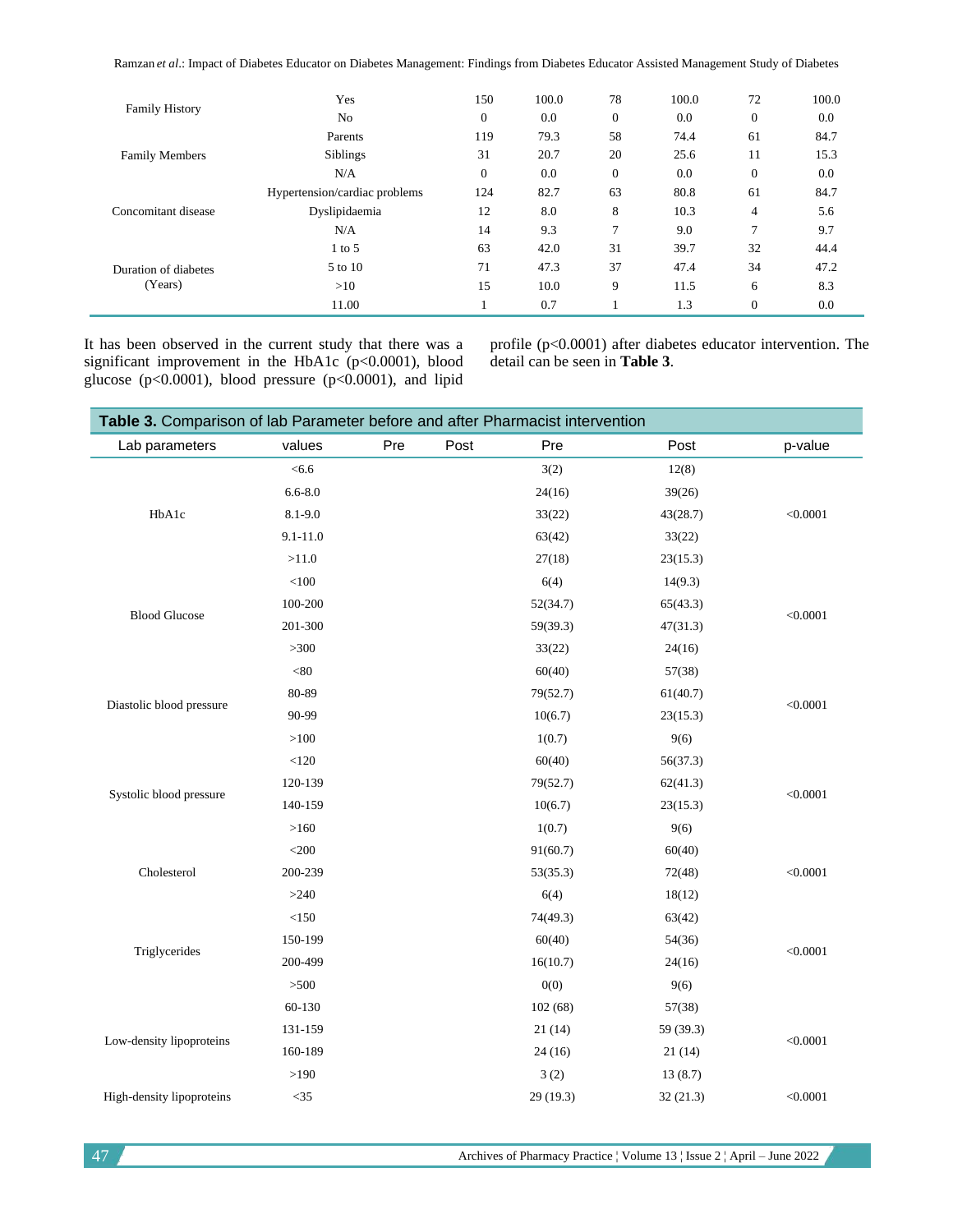Ramzan *et al*.: Impact of Diabetes Educator on Diabetes Management: Findings from Diabetes Educator Assisted Management Study of Diabetes

| $35 - 60$ | 108(72) | 70 (46.7) |
|-----------|---------|-----------|
| >60       | 13(8.7) | 48 (32)   |

Regarding the quality of life, a significant improvement has been seen after diabetes educator intervention, as shown in **Table 4**.

| <b>Table 4.</b> Comparison of QoL of the participants before<br>and after Pharmacist intervention |      |       |       |         |  |
|---------------------------------------------------------------------------------------------------|------|-------|-------|---------|--|
| Standard Deviation P-value<br>Mean                                                                |      |       |       |         |  |
|                                                                                                   | Pre  | 7.77  | 1.37  |         |  |
| OoL                                                                                               | Post | 8.30  | 2.52  | <0.0001 |  |
| <b>EOVAS</b>                                                                                      | Pre  | 59.68 | 12.19 | <0.0001 |  |
|                                                                                                   | Post | 59.13 | 14.95 |         |  |

The patients' adherence level was positively improved after diabetes educator educational intervention. The detail is given in **Table 5**.

**Table 5.** Comparison of Drug adherence before and after Pharmacist intervention

|                                       |              | N  | %     | P-value |
|---------------------------------------|--------------|----|-------|---------|
| Adherence<br>Pre<br>Adherence<br>Post | Adherent     | 55 | 36.7% |         |
|                                       | Non-adherent | 95 | 63.3% | 0.028   |
|                                       | Adherent     | 89 | 59.3% |         |
|                                       | Non-adherent | 61 | 40.7% |         |

Regarding diabetes knowledge, 41.3% of the participant considered a healthy diet for a person living with diabetes. Moreover, most of the participants were known to the compilation not associated with diabetes (36%) and knew the source of carbohydrates (30.7%). The detail can be seen in **Table 6**.

| Table 6. Knowledge of study participants regarding diabetes                                                                              |      |    |      |  |  |  |
|------------------------------------------------------------------------------------------------------------------------------------------|------|----|------|--|--|--|
| Diabetes knowledge items (answers)                                                                                                       |      | N  | $\%$ |  |  |  |
| The suitable diet for a diabetic is: (A healthy diet for most people)                                                                    | True | 62 | 41.3 |  |  |  |
| Which of the following is highest in carbohydrates? (Baked potato)                                                                       | True | 46 | 30.7 |  |  |  |
| Which of the following is highest in fat? (Low-fat milk)                                                                                 | True | 51 | 34.0 |  |  |  |
| Which of the following is free food? (Any food that has less than 20 calories per serving)                                               | True | 56 | 37.3 |  |  |  |
| Glycosylated hemoglobin (Haemoglobin A1) is a test that is a measure of your average blood glucose level for the<br>past: $(6-10$ weeks) | True | 46 | 30.7 |  |  |  |
| Which is the best method for testing blood glucose? (Blood test)                                                                         | True | 44 | 29.3 |  |  |  |
| What effect does unsweetened fruit juice have on blood glucose? (Raises it)                                                              | True | 53 | 35.3 |  |  |  |
| Which should not be used to treat low blood glucose? (1 cup diet soft drink)                                                             | True | 49 | 32.7 |  |  |  |
| For a person in good control, what effect does exercise have on blood glucose? (Raises it)                                               | True | 46 | 30.7 |  |  |  |
| Infection is likely to cause: (A decrease in blood glucose)                                                                              | True | 51 | 34.0 |  |  |  |
| The best way to take care of your feet is to: (Look at and wash them each day)                                                           | True | 45 | 30.0 |  |  |  |
| Eating food lower in fat decrease your risk for (heart disease)                                                                          | True | 48 | 32.0 |  |  |  |
| Numbness and tingling may be symptoms of: (Nerve disease)                                                                                | True | 52 | 34.7 |  |  |  |
| Which of the following is usually not associated with diabetes? (Lung problem)                                                           | True | 54 | 36.0 |  |  |  |

Diabetes is affecting the overall life of the individual living with it. It not only affected the individual physically but also impacted mental health significantly. This study was executed to evaluate the role of intervention and counseling in helping the overall health and quality of life of patients. Therefore, it can be claimed that for patients with diabetes in Pakistan, the factors that lead to low quality of life do not include routine blood glucose checking, but physical exercise has a significant impact. Other physiological factors that decrease quality of life are LDL and HDL, leading to more significant calorie deposits.

The purpose of this study protocol is to investigate the impact of new teaching approaches for delivering a regular diabetic self-management support program. The study will also show that such an educational intervention can be implemented on a bigger scale. In comparison to the control group participants, we expected that intervention arm patients would show improvements in HbA1c, self-care activities, and disease knowledge. As a result, we can anticipate that if a 6 month intervention can result in a large decrease in HbA1c, it will also have a positive impact on patients' long-term results.

Only a few studies using proxies to estimate how selfmanagement interventions affects self-management skills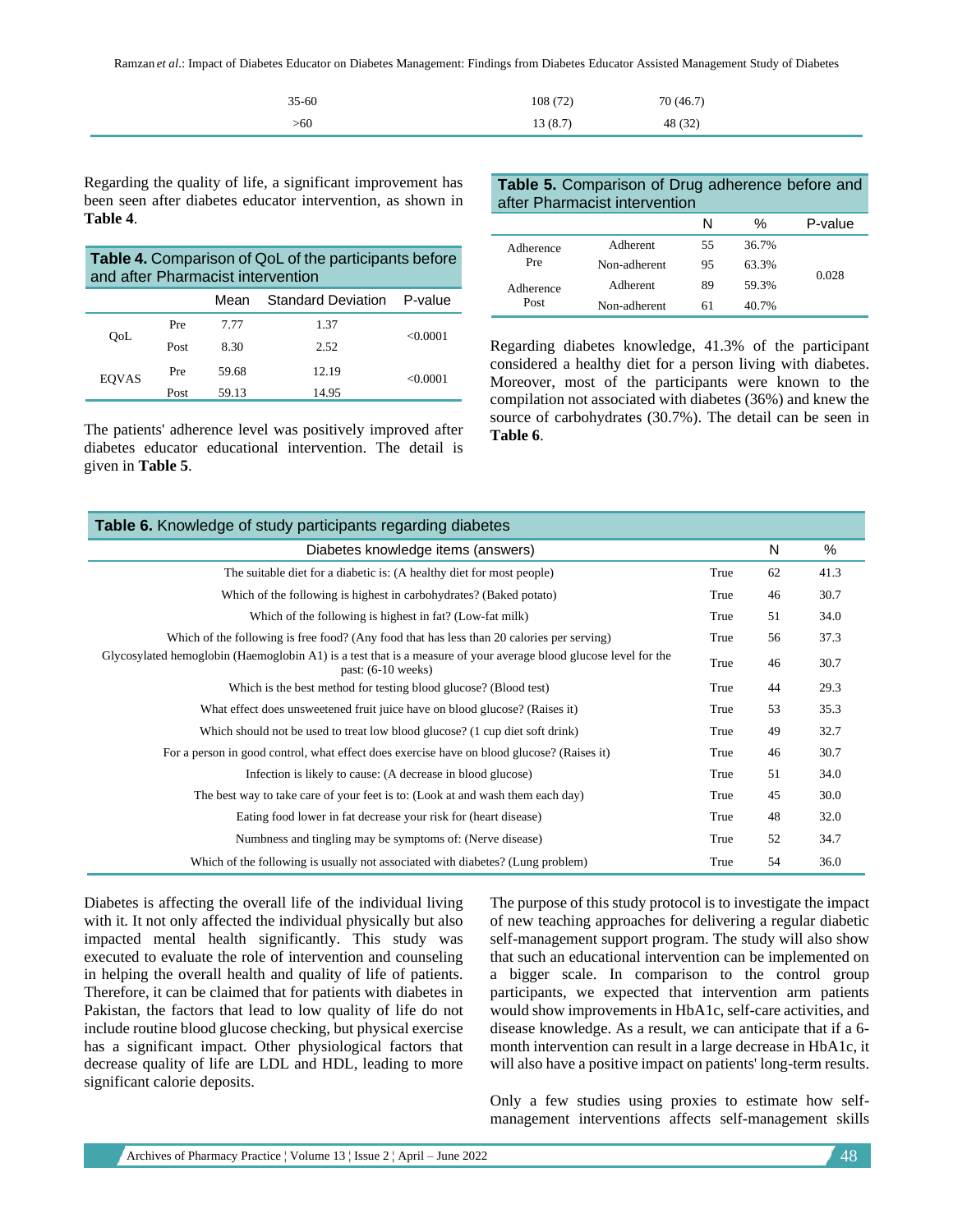explicitly evaluate how self-management interventions affect self-management skills. The meta-analyses' results have shown that pharmacist-led treatments positively influenced HbA1c levels, self-management abilities, BMI, and blood pressure in general. The findings also imply that pharmacistled self-management treatments increase medication adherence, diabetes understanding, and overall quality of life.

The studies found that interventions led by pharmacists substantially affect HbA1c levels. The size of this reduction (0.71% [0.91; 0.51]) is clinically significant and can be linked to a reduction in the risk of microvascular problems [20]. These results are consistent with those who found a pooled effect of -1.00±0.28 percent on HbA1c levels [21]. However, all types of interventions by the pharmacist for patients suffering from diabetes were included in their review. According to systematic reviews, the efficacy of selfmanagement interventions led by the pharmacist was nearly three times bigger than the effect of self-management interventions led by a nurse, diabetes educator, or physician [22].

A study found a relative risk (1.83 [1.44; 2.33]) [23] in favor of patients suffering from diabetes getting disease management led by pharmacists, which supports the added value of interventions led by pharmacists for diabetes target achievement. Previous evaluations have emphasized the diversity of intervention material in the included trials [21, 23, 24].

Another important aspect to note in the role of pharmacists as diabetes educators is the monthly income of the patients. Demographics have revealed that 55% of the study population earned less than 60,000 PKR, which does not entail access to high-quality healthcare with adequate knowledge sharing. Similarly, the educational background of the patients also was highest for the primary and secondary levels of education, which again entails lack of access to highquality healthcare or even educational facilities. In such a condition, pharmacists are the ultimate and oftentimes the only credible source of information for these patients, which can provide clear and scientific knowledge for the management of diabetes, along with cardiovascular and other issues.

# **CONCLUSION**

The purpose of conducting this study was to analyze the role that a pharmacist as a diabetes educator can play in increasing baseline knowledge of diabetic patients and in turn also improve the quality of life for the participants. For this, the current study carried out randomized controlled trials and tested participant information about key medical terms regarding type 2 diabetes, through DAI scoring, MDKT tests, and EQ-VAS. This information was then analyzed through statistical analysis using SPSS, by first analyzing demographics analysis and then running paired statistics on the sample. Findings from this study have revealed that

among the enabling factors that lead to lower quality of life include lack of physical exercise and motivation of self-care among Pakistani patients of diabetes, which along with their existing medical conditions is a necessity for well-being.

Similarly, pharmacists also improve mental well-being through increased awareness, as anxiety has been seen to have a significant impact from the paired t-test. In conclusion, it can therefore be argued that diabetes educators play a considerable role in improving patient management through self-care and improving their physical as well as psychological well-being.

# *Strengths and Limitations*

The strength of this study lies in the fact that scientifically monitored randomized controlled trials were run for analyzing the effect of a pharmacist working in hospitals as diabetes educators on the quality of life of the participants, and improvement in their knowledge. The use of primarily collected data also offered benefits to the study, as first-hand medical information has been reviewed. However, followups were not included in the data collection stage and due to restriction of time, annual or even monthly follow-ups could not be done. Similarly, the limitation also persists in research methodology, as participant perspectives have not been included, either qualitatively or quantitatively. Inclusion of their responses, changes, and self-efficacy shifts would have offered a further in-depth review of the study topic.

## *Future Implications*

Considering the limitations of this study, future implications can be drawn for future research. For instance, the lack of follow-ups can be overcome in further studies, through a long-term study setting, which makes use of weekly, monthly, or annual reviews of information. This will help understand the long-term effects of pharmacy knowledge on diabetes and the quality of life of patients. Apart from this, the inclusion of patient perspectives can also be included in one of the future implications of this study, as interviews of surveys can be used as data collection instruments. Another future implication for this study lies in the variables chosen in randomized controlled trials. Although the current study has optimally provided the implications of diabetes educatorassisted management of diabetes, it has also opened possible avenues for critical discussion and review of scientific knowledge.

ACKNOWLEDGMENTS: I would like to extended my special thanks to Prof. Dr Fahad Saleem for his untiring support during this project. CONFLICT OF INTEREST: None

FINANCIAL SUPPORT: None

ETHICS STATEMENT: The study was approved by the Department of Pharmacy Practice, Faculty of Pharmacy, BZU Multan (Reference No: 173-A/Pharmacy Practice 02/20).